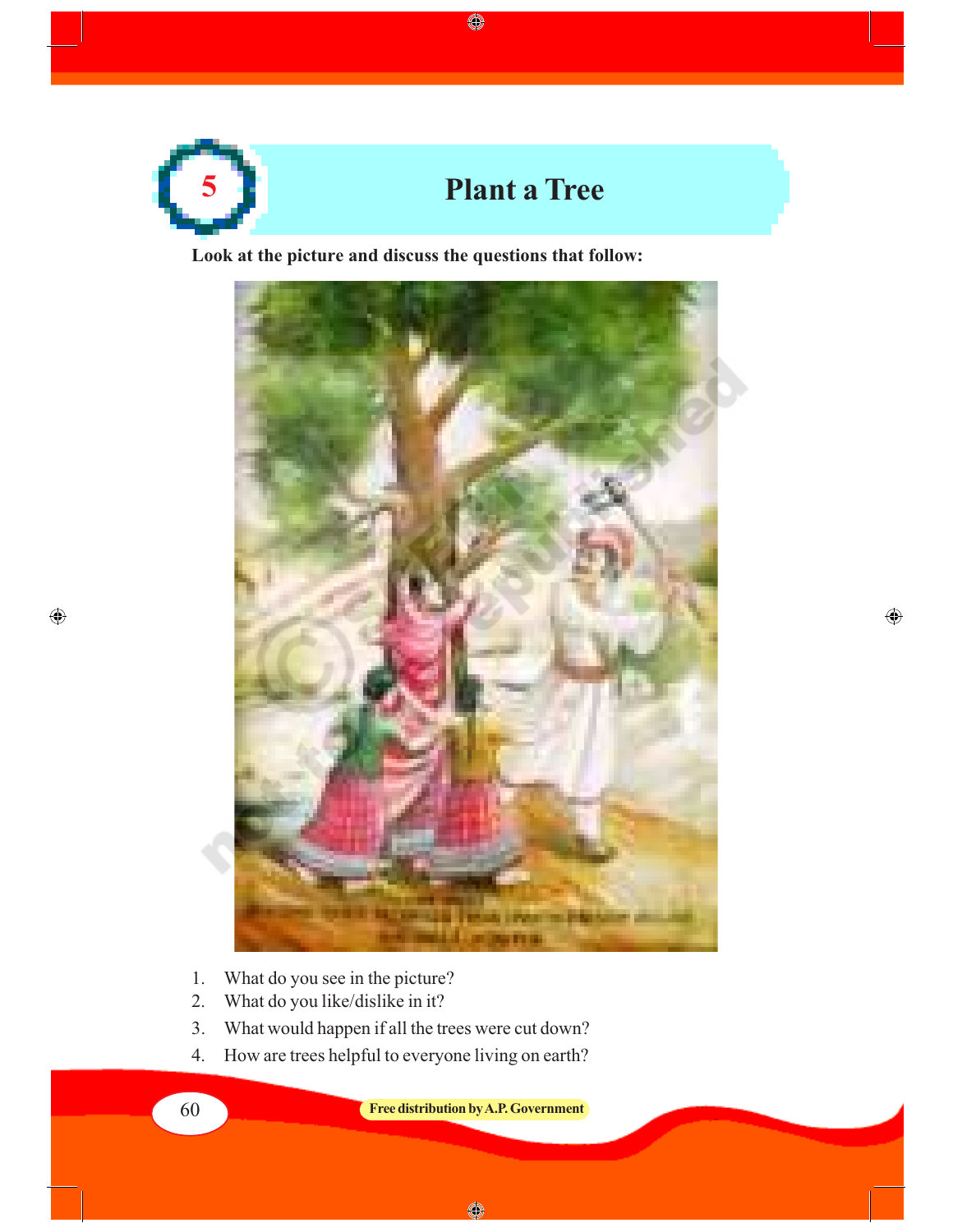

 $\bigoplus$ 

#### **Read the following and answer the questions that follow:**

Trees are the most useful things in the world. Children play under them. Travellers rest in their cool shade. Trees give us fruit to eat and firewood to burn. We build houses and make furniture with the wood of the trees. We need trees for our lives. If there were no trees, there would be no life on earth. Living things (people and animals) breathe in air. They breathe in oxygen from the air and breathe out carbon dioxide.

If all the oxygen in the air was used up leaving only carbon dioxide, what would happen to all of us? Everyone would die. But trees help us to live. They breathe in the carbon dioxide from the air and let oxygen out into the air. With the help of the sunlight, they break up carbon dioxide into carbon and oxygen. They use the carbon to make starch and let the oxygen out into the air.



**Free distribution by A.P. Government** 61

◈

◈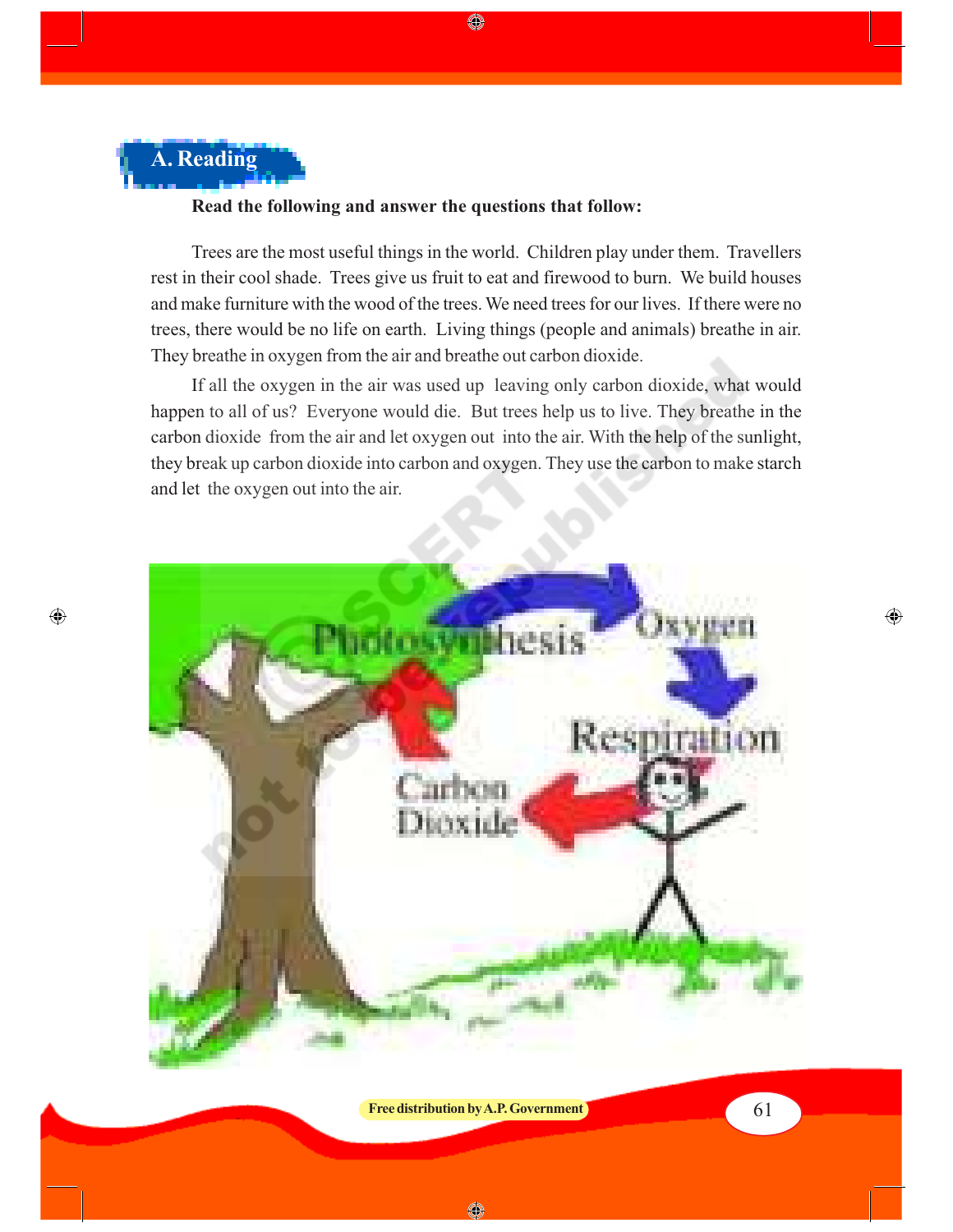Trees make all the starch in the world. Starch is the most important part of our food. Without trees we will not have any starch to eat.

◈

Trees help us to get rain. The leaves of trees breathe out a lot of water vapour into the air. This makes the air cool. The cool air helps rainfall. Rain gives us water. No one can live without water. And we need trees to get water.

Trees have many more uses. The rubber tree grows in many parts of the world. From the sap of this tree we get rubber. Rubber is a very useful thing. Some trees like eucalyptus give us medicines. In South America there is a tree called the cow tree. People drink the sap of this tree instead of milk! It is less expensive than milk.

How long can a big tree live? Nobody knows. Some trees have already lived for more than four thousand years. They can live for five to six thousand years more. Some of them will live as long as ten thousand years. There is a tree called General Sherman in California in America. It is a huge evergreen tree. It is said to be several thousand years old.

How do we know the age of a tree? Do trees have birthdays? Yes, they do. They even get gifts on their birthdays. They get rings!

⊕



62 **Free distribution by A.P. Government**

 $\bigcirc$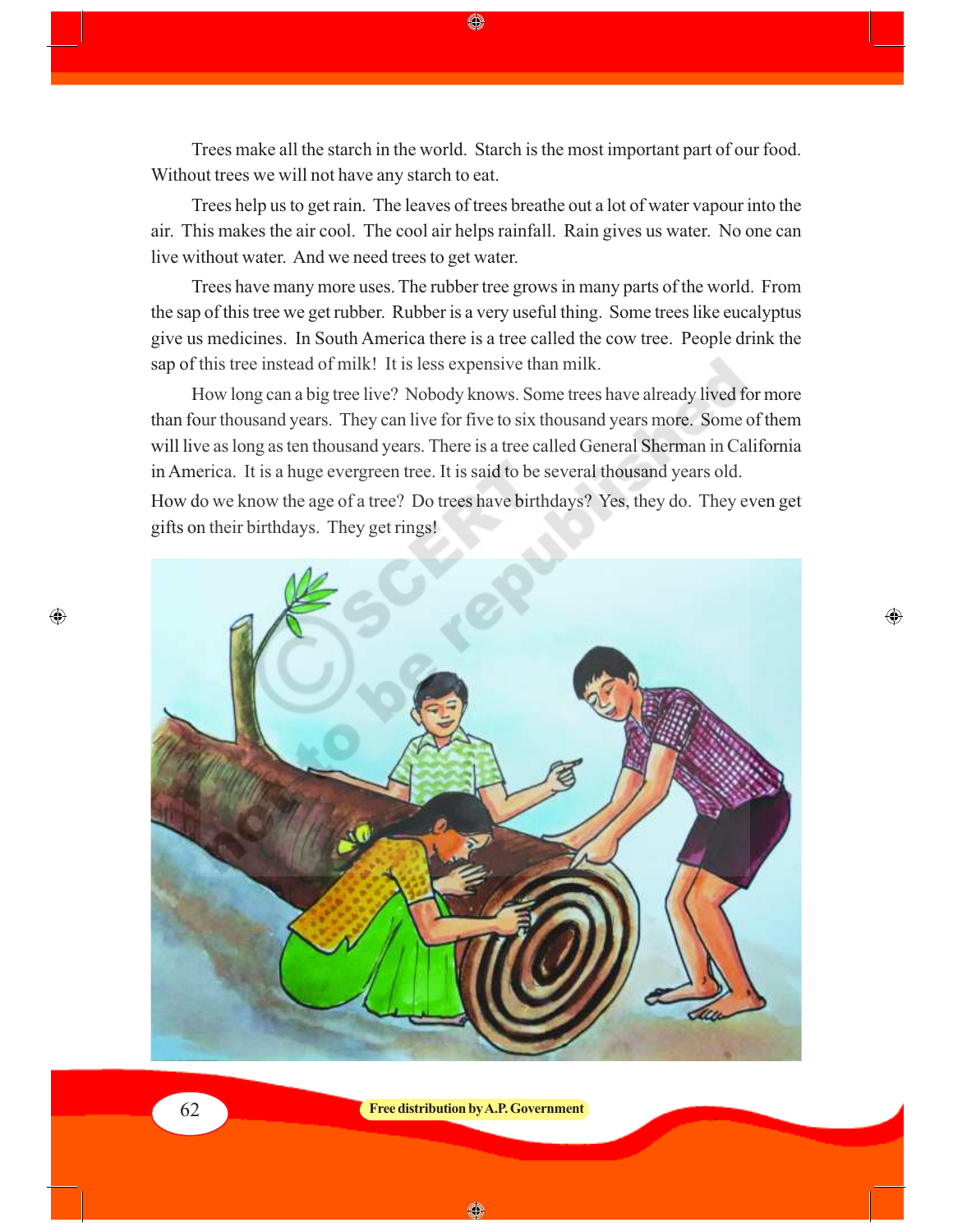Every year a tree grows a little bigger. As it grows, the trunk gets another layer of wood; it gets another ring. You cannot see the rings because they are inside the tree. But if you look at the trunk of a cut down tree carefully, you will find the rings. One ring means one year. Some trees can live only for five to ten years. But some can live for hundreds or even thousands of years, like General Sherman.

◈

Man cuts down hundreds of trees every year to build houses, to make furniture, to cook food, and to make paper. If this continues, one day there will be no more trees in the world. What will happen then? We will all die!

So what shall we do? We should avoid cutting trees as far as possible. Meanwhile, we must plant a lot of trees. Every one of us should plant at least one tree every year.

 **Glossary**

vapour (n): a mass of very small drops of water in the air

eucalyptus (n) : a kind of tall tree

#### **How well did I read?**

 $\bigcirc$ 

| Fill in the boxes using yes/ somewhat/ no.               |  |  |
|----------------------------------------------------------|--|--|
| I enjoyed reading the passage.                           |  |  |
| I got the idea of the passage on my own.                 |  |  |
| I got the idea with the help of my friends in the group. |  |  |
| The teacher helped me to understand the passage.         |  |  |
| I used the glossary given at the end of the passage.     |  |  |

#### **I. Answer the following questions:**

- 1. How are trees useful to us?
- 2. How is starch prepared by trees?
- 3. What are annual rings of a tree?
- \*4. Do you think trees are enemies to people? Why do people cut down trees?
- 5. What will happen if we do not stop felling of trees?
- 6. How can we provide a better environment for the future generation?
- 7. What are the most useful things in the world?
- \*8. Which piece of information do you find most interesting in the passage?

**Free distribution by A.P. Government** 63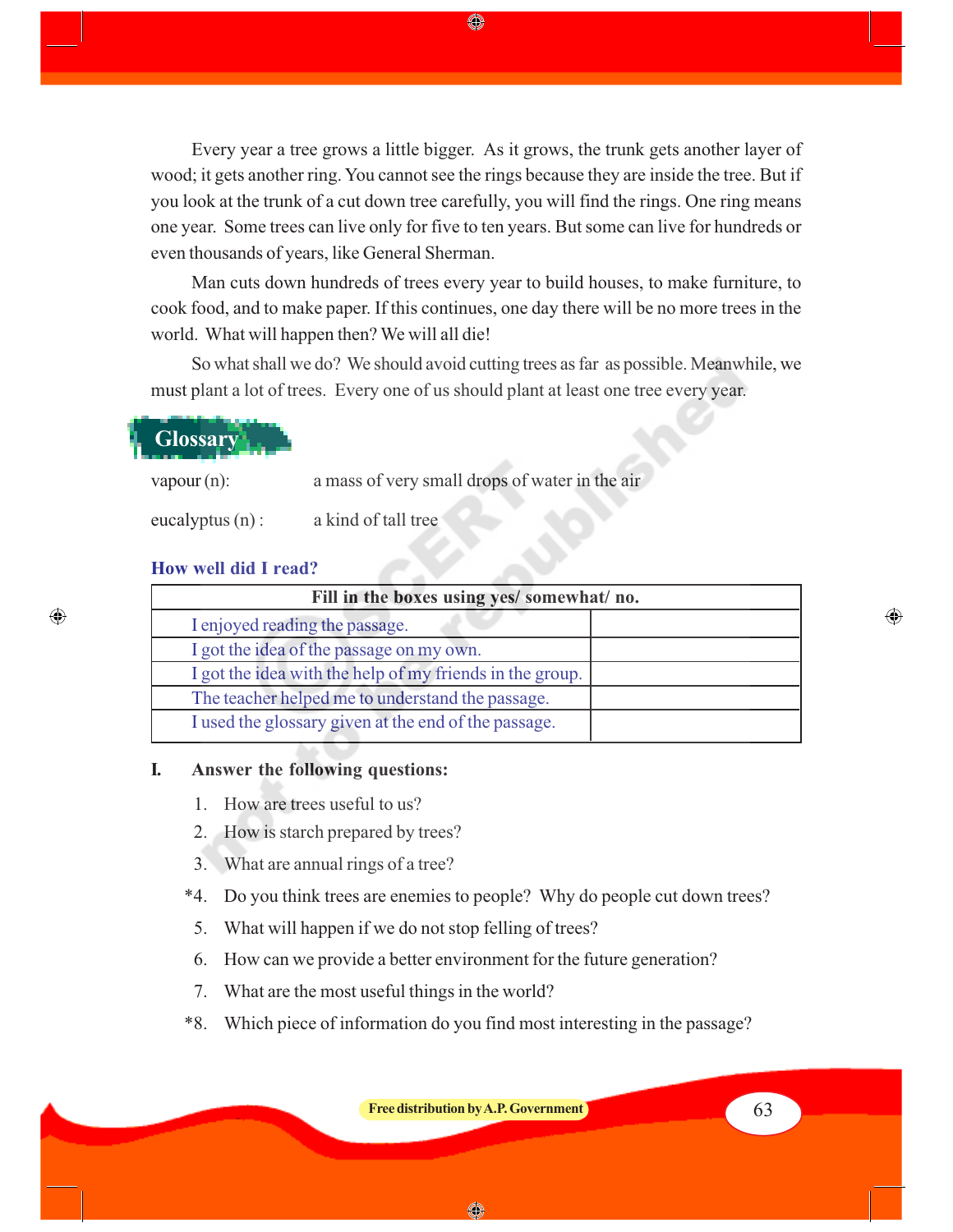**II. Read the following statements carefully and write TRUE or FALSE in the brackets. Correct the false statements.**

| Green leaves can split the carbon dioxide into carbon and oxygen.  |  |
|--------------------------------------------------------------------|--|
| 2. We get our food mainly from trees.                              |  |
| 3. Trees help us get rain.                                         |  |
| 4. It is usually cooler under the shade of a tree than in the Sun. |  |
| 5. Trees are the shortest living things on earth.                  |  |

# **B. Vocabulary**

### **I. Match things in part A with their uses or meanings in part B.**

#### **Part-A Part-B**

 $\bigoplus$ 

- 1. oxygen ( ) important part of our food produced by trees 2. carbon dioxide ( ) juice or milk from a tree 3. starch ( ) useful for human life
- 4. sap ( ) water drops in the air
- 5. vapour ( ) useful for trees
- **II. Prepare a word map related to "furniture" and "medicinal plants."**
	- **1.**

 $\bigoplus$ 



64 **Free distribution by A.P. Government**

◈

 $\bigoplus$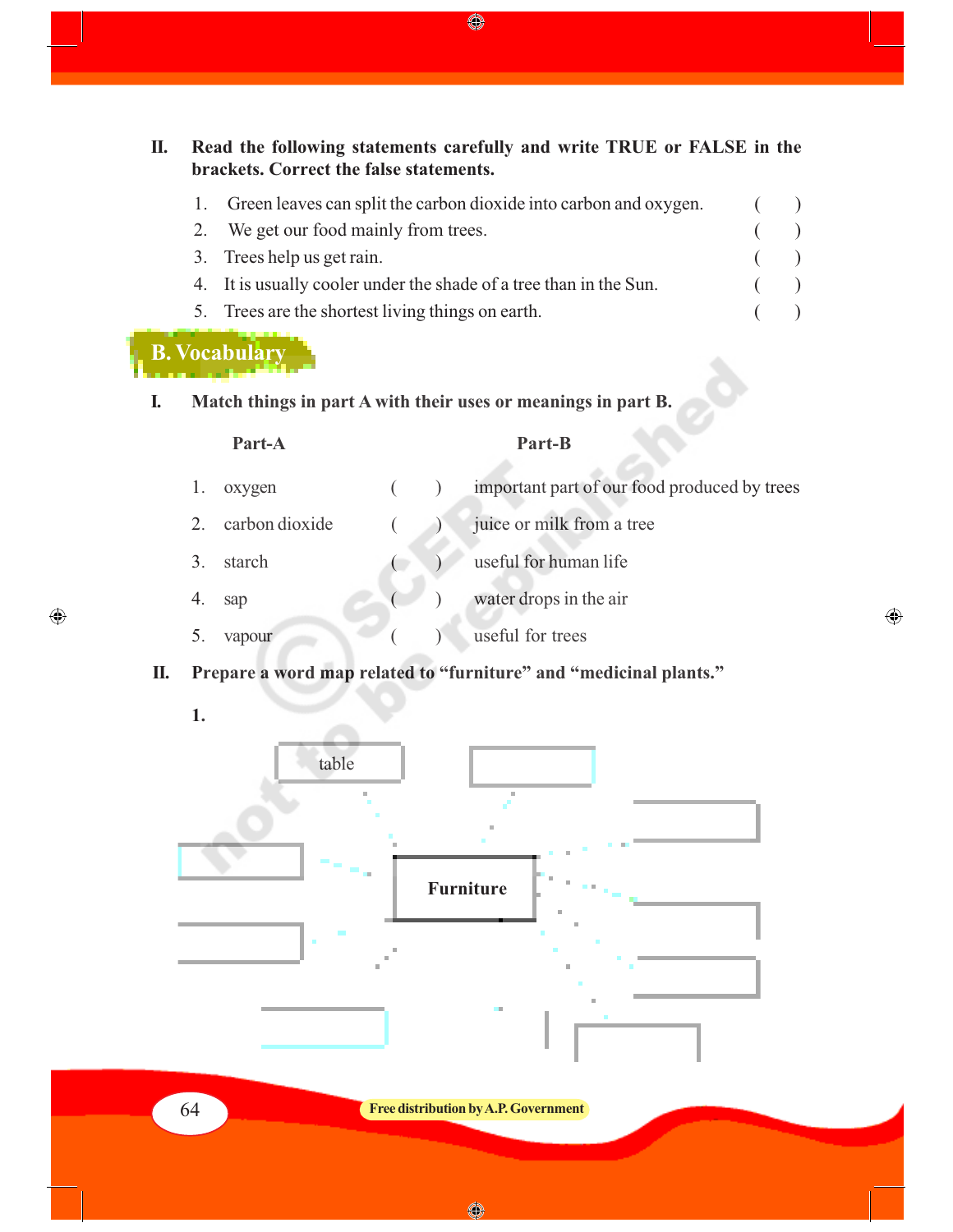

◈

#### **If clause**

⊕

#### **I. Look at the following sentence from the lesson.**

If you look at the trunk of a cut down tree carefully, you will find the rings.

**The condition introduced by 'if' in this sentence expresses a real possibility whose result/effect is felt in the second part of the above sentence.**

⊕

#### **Note the following points about 'if clauses:'**

- 1. An **'if clause'** is also known as a conditional clause. It expresses a condition or cause whose result/effect is expressed or felt in the second part of the sentence.
- 2. If the verb in the **'if clause'** is in the present tense, the other clause (the main clause) normally uses  $will + verb$ .
- 3. An **'if clause'** can be placed either at the beginning or at the end of the main clause. If it comes before the main clause, it is followed by a comma. However, if it follows the main clause, there will be no comma preceding the conditional clause.

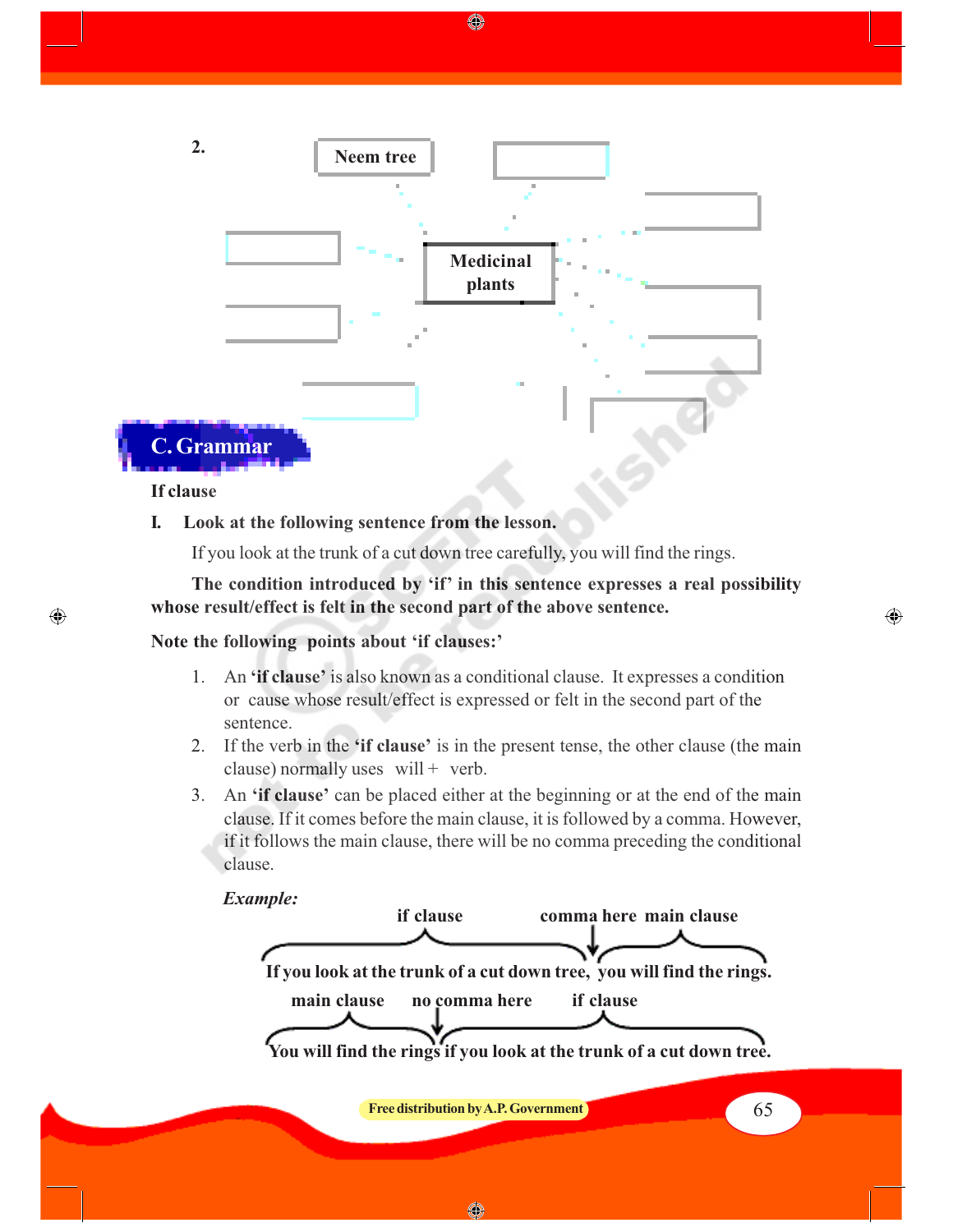**Rewrite the following sentences as a single sentence. Use "if" at the beginning of the sentence. The first two have been done for you.**

- 1. Work hard. You'll get success. **If you work hard, you will get success.**
- 2. Don't tease the dog. It'll bite you. **If you tease the dog, it will bite you.**
- 3. Walk fast. You'll catch the bus.
- 4. Study regularly. You will do well in the examination.

\_\_\_\_\_\_\_\_\_\_\_\_\_\_\_\_\_\_\_\_\_\_\_\_\_\_\_\_\_\_\_\_\_\_\_\_\_\_\_\_\_\_\_.

\_\_\_\_\_\_\_\_\_\_\_\_\_\_\_\_\_\_\_\_\_\_\_\_\_\_\_\_\_\_\_\_\_\_\_\_\_\_\_\_\_\_\_.

\_\_\_\_\_\_\_\_\_\_\_\_\_\_\_\_\_\_\_\_\_\_\_\_\_\_\_\_\_\_\_\_\_\_\_\_\_\_\_\_\_\_.

5. Give respect to others. They too will respect you.

 $\mathcal{L}=\mathcal{L}=\mathcal{L}=\mathcal{L}=\mathcal{L}=\mathcal{L}=\mathcal{L}=\mathcal{L}=\mathcal{L}=\mathcal{L}=\mathcal{L}=\mathcal{L}=\mathcal{L}=\mathcal{L}=\mathcal{L}=\mathcal{L}=\mathcal{L}=\mathcal{L}=\mathcal{L}=\mathcal{L}=\mathcal{L}=\mathcal{L}=\mathcal{L}=\mathcal{L}=\mathcal{L}=\mathcal{L}=\mathcal{L}=\mathcal{L}=\mathcal{L}=\mathcal{L}=\mathcal{L}=\mathcal{L}=\mathcal{L}=\mathcal{L}=\mathcal{L}=\mathcal{L}=\mathcal{$ 

- 6. It does not rain. I will come to your house.
- 7. Don't tire yourself now. You won't be able to work in the afternoon.

 $\mathcal{L}=\{x_1,\ldots,x_n\}$  , we can also the set of  $\mathcal{L}=\{x_1,\ldots,x_n\}$ 

⊕

- 8. Stop eating sweets. You'll feel better.
- 9. Do as you are told. You'll get a prize.
- 10. Read regularly. You'll get more knowledge.

 $\mathcal{L}$  , and the set of the set of the set of the set of the set of the set of the set of the set of the set of the set of the set of the set of the set of the set of the set of the set of the set of the set of the set

\_\_\_\_\_\_\_\_\_\_\_\_\_\_\_\_\_\_\_\_\_\_\_\_\_\_\_\_\_\_\_.

 $\sim$   $\sim$   $\sim$   $\sim$   $\sim$   $\sim$   $\sim$   $\sim$ 

 $\mathcal{L}=\mathcal{L}=\mathcal{L}=\mathcal{L}=\mathcal{L}=\mathcal{L}=\mathcal{L}=\mathcal{L}=\mathcal{L}=\mathcal{L}=\mathcal{L}=\mathcal{L}=\mathcal{L}=\mathcal{L}=\mathcal{L}=\mathcal{L}=\mathcal{L}=\mathcal{L}=\mathcal{L}=\mathcal{L}=\mathcal{L}=\mathcal{L}=\mathcal{L}=\mathcal{L}=\mathcal{L}=\mathcal{L}=\mathcal{L}=\mathcal{L}=\mathcal{L}=\mathcal{L}=\mathcal{L}=\mathcal{L}=\mathcal{L}=\mathcal{L}=\mathcal{L}=\mathcal{L}=\mathcal{$ 

- 11. Do your exercises promptly. You'll not fail.
- 12. Go to bed early. You'll be healthy.

#### **II. Supply a condition / a possible result to the following.**

\_\_\_\_\_\_\_\_\_\_\_\_\_\_\_\_\_\_\_\_\_\_\_\_\_\_\_\_\_\_\_\_\_\_.

| <b>Condition</b>                     | <b>Result</b>                   |
|--------------------------------------|---------------------------------|
| If you do not water the plants,      |                                 |
| If you keep your surroundings clean, |                                 |
|                                      | you will pass with distinction. |
| If you quarrel with everybody,       |                                 |
|                                      | you will be sick.               |
| If you step on a snake,              |                                 |

 $\bigoplus$ 

#### 66 **Free distribution by A.P. Government**

♦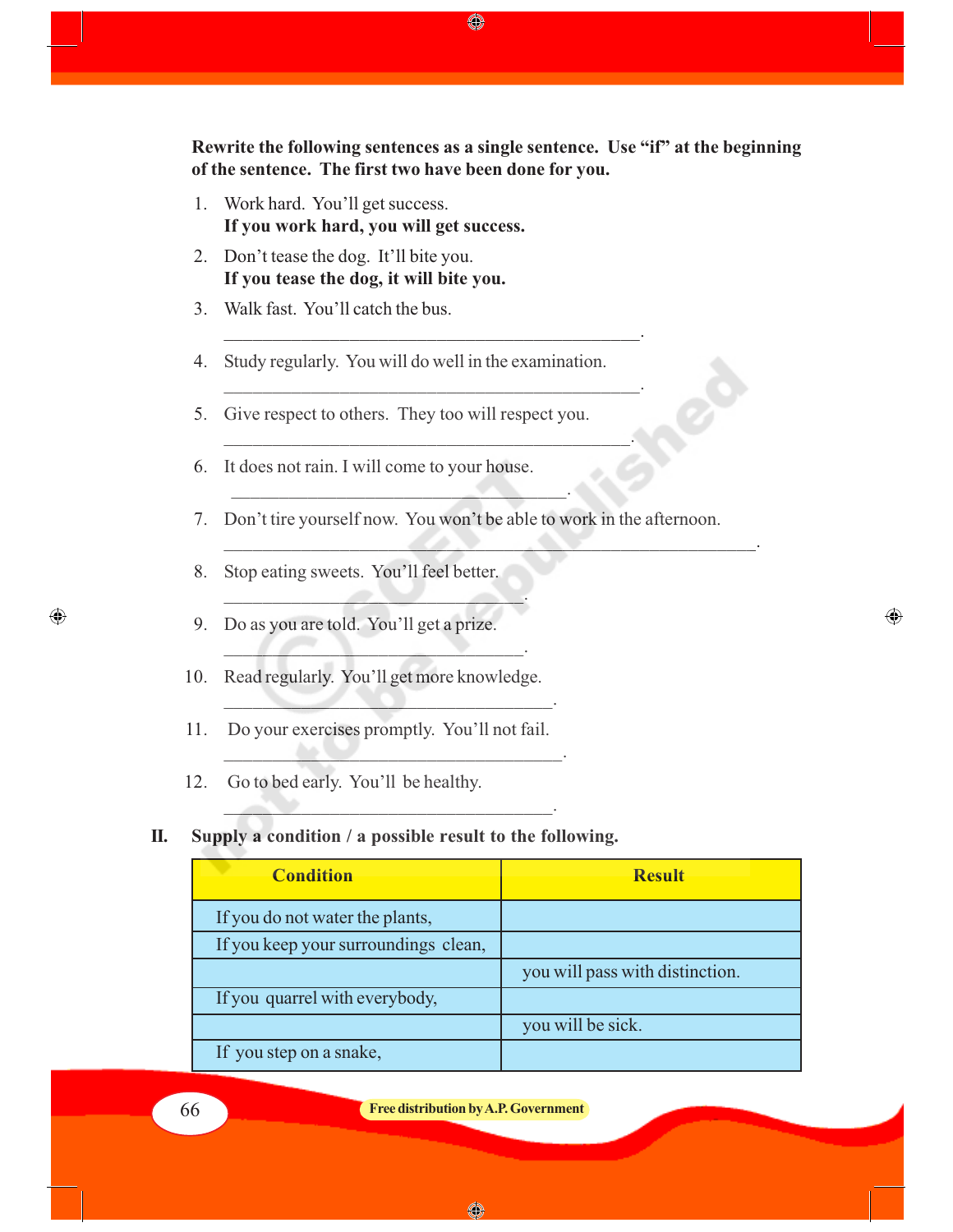

◈

**Read the following announcement made by the Headmaster of a Govt. High School.**

# **NOTICE**

## **Govt. High School, Hyderabad**

## **Green India Survey**

Date: 25-11-2012

This is to inform you that Green India Survey Group, Hyderabad have done a lot of work in raising awareness among the people living in Hyderabad about how all of us make our surroundings neat, clean and healthy. In order to make their efforts more focussed they wish to conduct a survey among the youth through a questionnaire. All of you are requested to cooperate with the Green India Survey Group and fill in the questionnaire distributed by them.

 $Sd$ <sup>-</sup>

**Headmaster**

⊕

- I. **Imagine that you are the Secretary of the Environment Club of your school. Write an announcement suggesting that your school will organise a tree plantation week in the next month.**
- II**. Imagine that you have been asked by Green India Survey Group to complete the following questionnaire. Fill in the questionnaire giving all the details. Write a paragraph on how you will protect the forests.**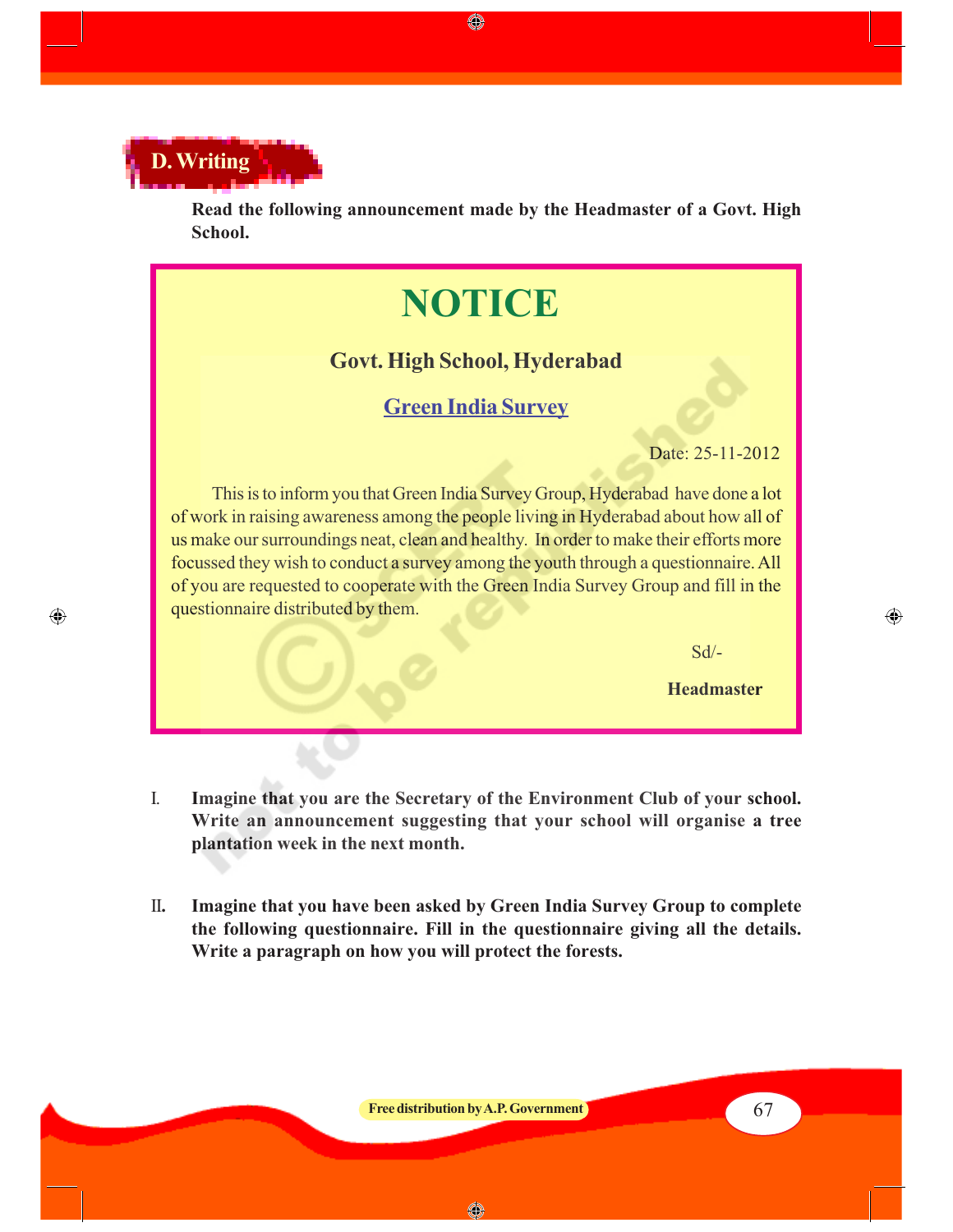

 $\bigoplus$ 

♦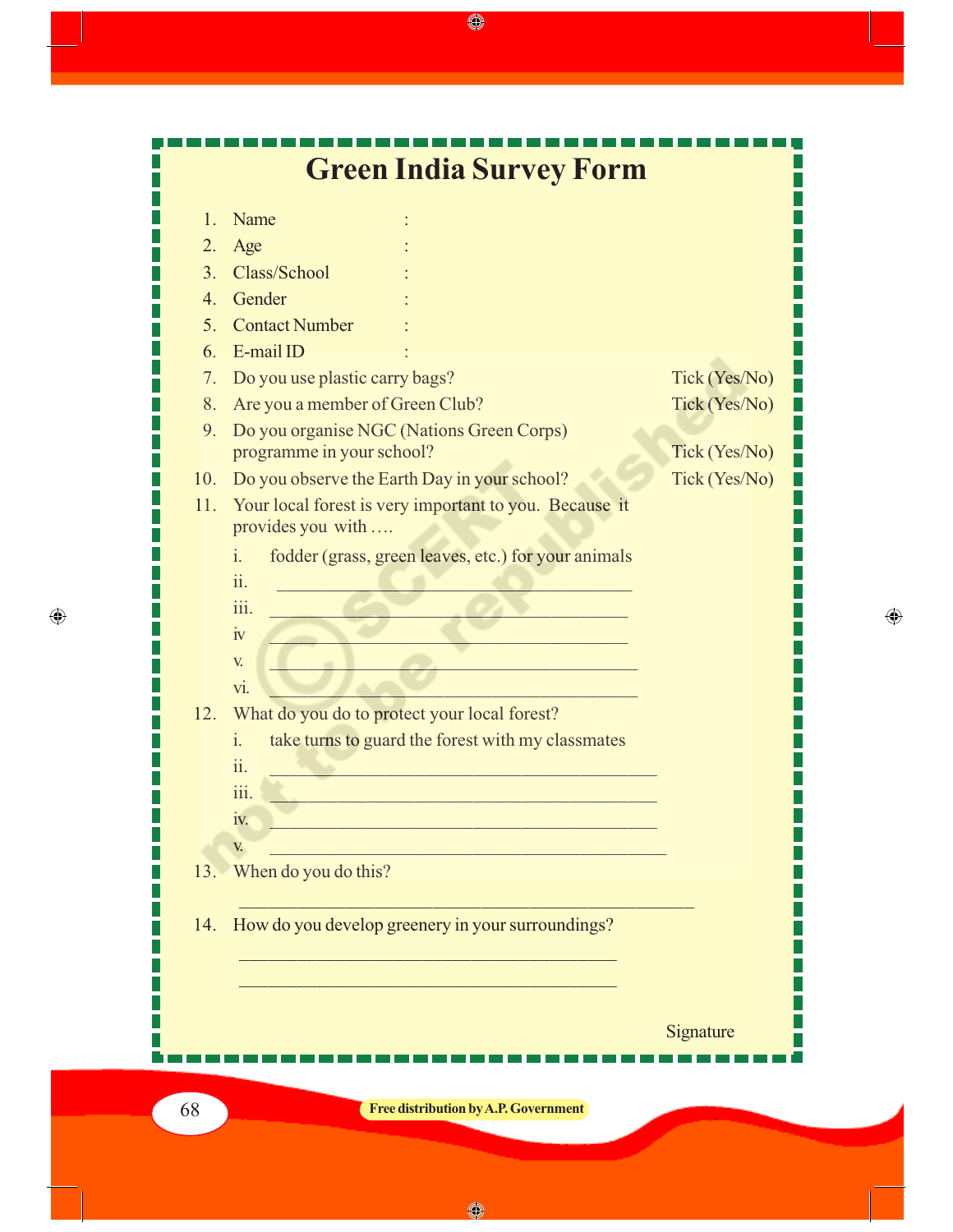**III. List the stages how a seed grows into a tree. List the steps that you took to plant a tree in your kitchen garden/school.**

◈

#### **How well did I write?**

| Fill in the boxes using yes/somewhat/no.         |  |  |  |  |
|--------------------------------------------------|--|--|--|--|
| I was able to explain / describe / narrate well. |  |  |  |  |
| The sentences I used were properly connected.    |  |  |  |  |
| I was able to express my ideas in apt words.     |  |  |  |  |
| The ideas were arranged in proper sequence.      |  |  |  |  |
| I used proper punctuation marks.                 |  |  |  |  |

#### **How well did I edit my work?**

 $\bigoplus$ 

| How well did I edit my work?               |  |
|--------------------------------------------|--|
| Fill in the boxes using yes/ somewhat/ no. |  |
| I deleted the excess words.                |  |
| I corrected the wrong forms of words.      |  |
| I corrected the punctuation errors.        |  |
| I added new words wherever necessary.      |  |
| I corrected the misspelt words.            |  |
|                                            |  |

## **The First Fruit**

One morning, a king went on horseback to the countryside. He came to a village and saw an old man in a field. The old man was digging the earth and planting mango saplings. He was working very hard.

- **King** : Good morning, my friend. You're planting these saplings. When will you get the fruit from them?
- **Old Man** : These saplings will be big trees in ten or fifteen years. They'll bear fruit then.
- **King** : But you're old and weak. You'll die in a few years. You'll not eat their fruit.
- **Old Man** : You're right, Sir. I'll not eat the fruit of these trees. But others will eat it. I'm planting these saplings for them, and I'm happy.
- **King** : I'm pleased with you, old man. You love other people. You're a good man. Please take this bag of money. It's for you.
- **Old Man :** Thank you, Sir. This bag of money is the first fruit of my little trees.

**Free distribution by A.P. Government** 69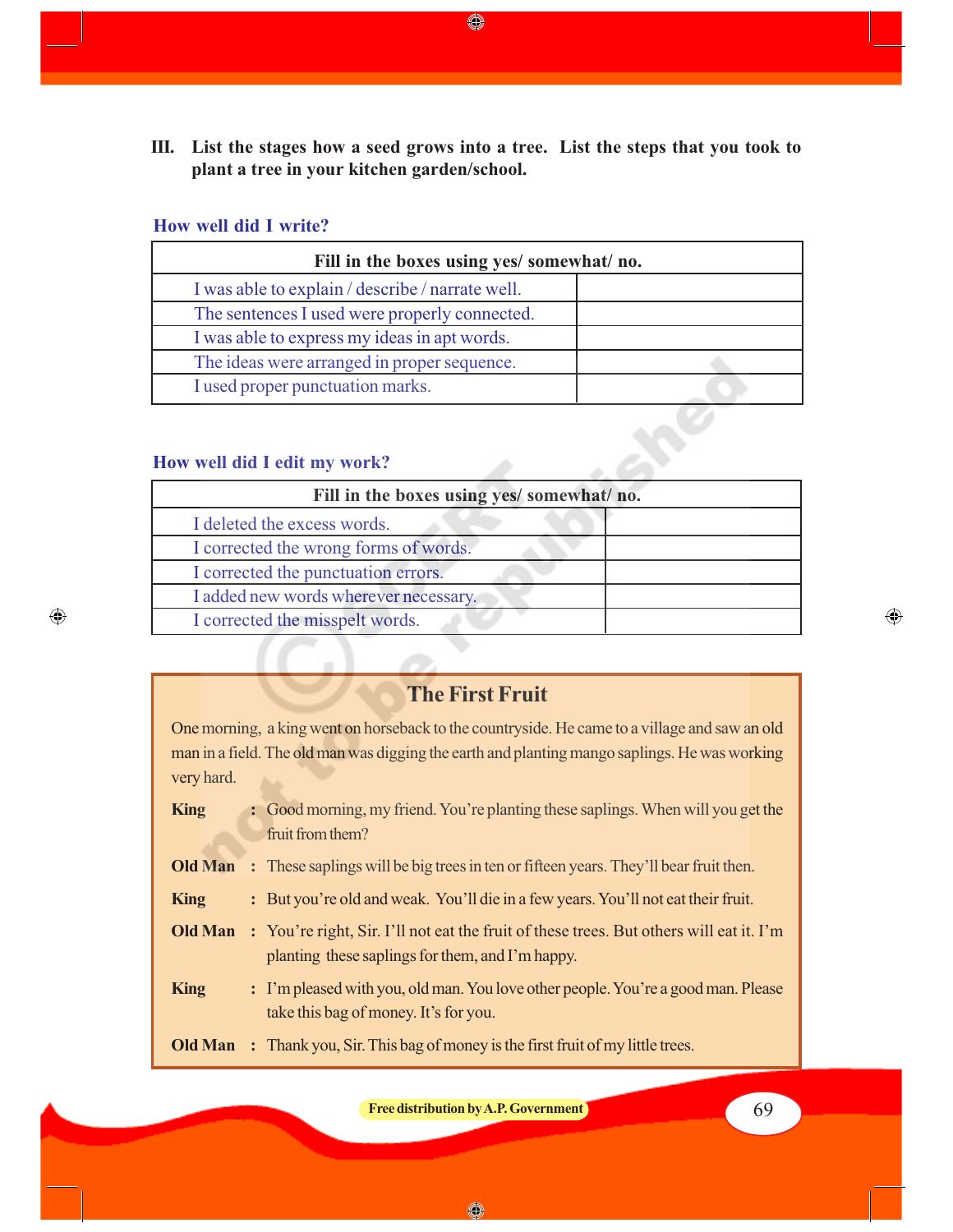

#### **Look at the picture and read the following text and the subscription form carefully.**



Terra Green is a leading monthly environmental magazine. It promotes the concept of sustainable development. Launched in June 2004, this magazine from TERI is an effort to bring forth information and knowledge in the fields of energy, environment and sustainable development.

⊕

| Tick one |          | Term (yrs)   No. of Issues | <b>Cover price</b> | <b>You pay</b>    | <b>You save</b>                                       | $\%$ saving |
|----------|----------|----------------------------|--------------------|-------------------|-------------------------------------------------------|-------------|
|          |          |                            | Rs. USD            | <b>USD</b><br>Rs. | Rs. USD                                               |             |
|          |          | 12                         | 480 120            | 400 102           | 80<br>-18                                             |             |
|          | <u>.</u> | 24                         | 960 240            | 750 192           | 210<br>48                                             | 22          |
|          |          | 36                         | 1440 360           | 1000 252          | 108<br>440                                            | 30          |
|          |          |                            |                    |                   | * Free online access to those subscribing tor 3 years |             |

Customer Code ............................... (in case of renewal).................................................................. Name of the Customer (IN BLOCK LETTERS) ............................................................................... Designation ................................ Company / Organisation ................................................................ City ............................................ State ............................. Pin ................. Country........................... Email ............................................................................................................................................... **IF YOU WANT TO GIFT A SUBSCRIPTION** Name .......................................................................................... Contact No. ............................... Address ........................................................................................................................................... City ............................................ State ............................. Pin ................. Country........................... Contact No. ................................ Email ............................................................................................ **PAYMENT PROCEDURE** Enclosed a Cheque / Draft number ............................................ drawn in favour of 'TERI' payable at New Delhi for Rs. ........................................... for 1/2/3 year subscription of TerraGreen.

*Buy online at http:// bookstore.teriin.org*

 $\bigoplus$ 

For Subscription queries contact Kakali Ghosh. Asst. Executive (Mktg) e-mail: kakalig@teri.res.in

#### **The Energy and Resources Institute**

Darbari Seth Block, IHC Complex, Lodhi Road, New Delhi - 110003 Tel. 2468 2100 or 4150 4900, Fax 2468 2144 or 2468 2145. India-91 Delhi(O)11

### **Answer the following questions:**

- 1. What is the name of the periodical?
- 2. What does "TERI" stand for?
- 3. What is the annual subscription rate of the magazine?
- 4. What is the website address of the periodical?
- 5. What bonus will you get if you subscribe to the magazine for three years?

70 **Free distribution by A.P. Government**

◈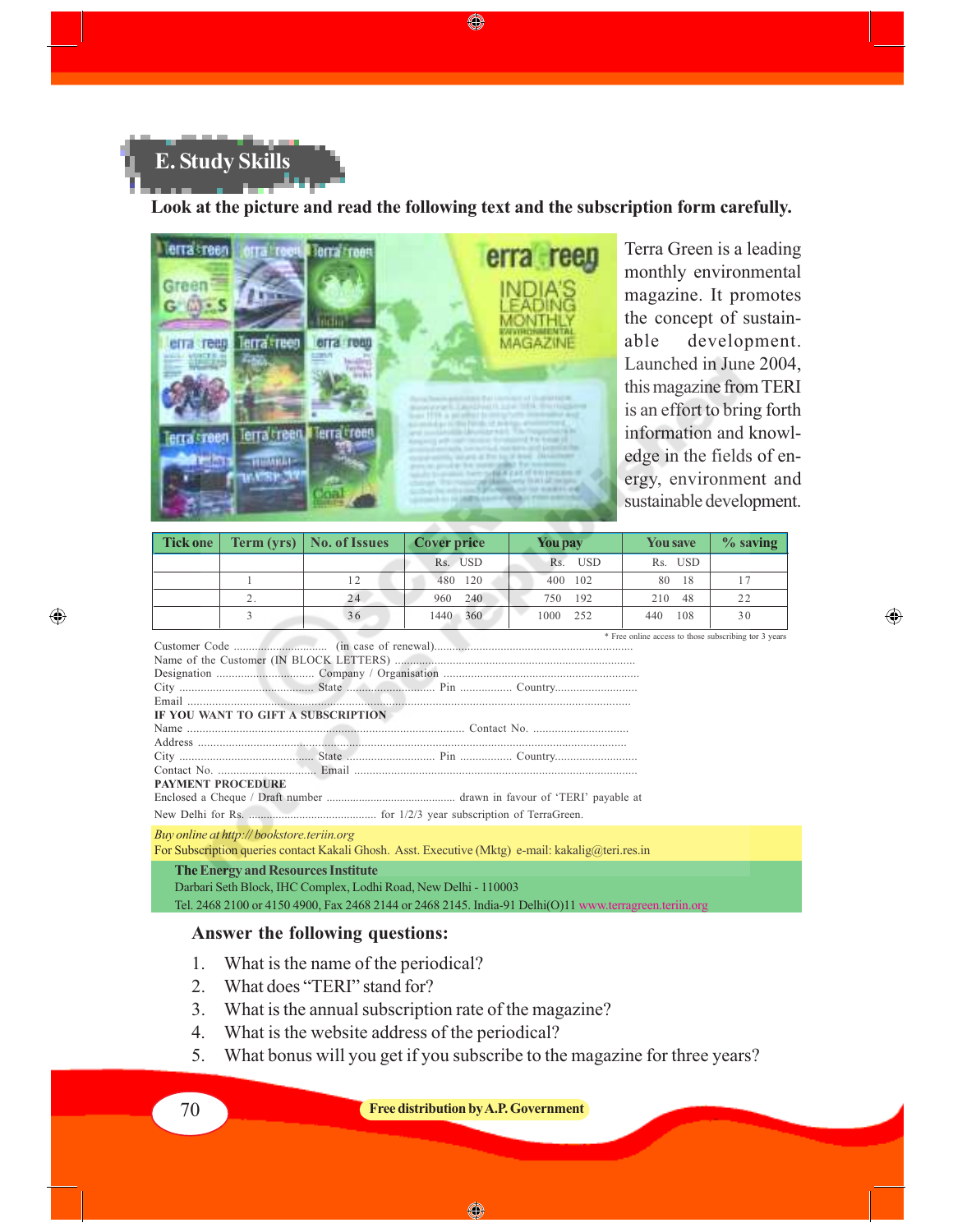

**I. Your teacher will tell you the story, "The Little Boy and a Kind Tree." Listen carefully and answer the following questions:**

 $\bigcirc$ 



## **Tick the correct answer.**

 $\bigoplus$ 

|   |    | 1. Who helped the little boy?                |                                                 |  |                |  |
|---|----|----------------------------------------------|-------------------------------------------------|--|----------------|--|
|   |    | a) mother                                    | b) the animals                                  |  | c) a tree.     |  |
|   |    |                                              | 2. "I am going to marry," who said these words? |  |                |  |
|   |    | a) the captain                               | b) the young man                                |  | c) the old man |  |
|   |    | 3. What did the young man become?            |                                                 |  |                |  |
|   |    | a) a sailor                                  | b) a doctor                                     |  | c) a captain   |  |
|   | 4. | What does the story tell us?                 |                                                 |  |                |  |
|   |    | a) selfish giving b) selfless giving         |                                                 |  | c) humanity.   |  |
| П |    | Say whether the following are true or false. |                                                 |  |                |  |
|   | 1. |                                              | The young man helped the tree to grow well.     |  |                |  |
|   | 2. | The captain was a kind man.                  |                                                 |  |                |  |
|   | 3. | The tree helped the little boy till the end. |                                                 |  |                |  |
|   |    |                                              |                                                 |  |                |  |

4. The tree was loving and affectionate. ( )

**Free distribution by A.P. Government Free distribution by A.P. Government** 

 $\bigoplus$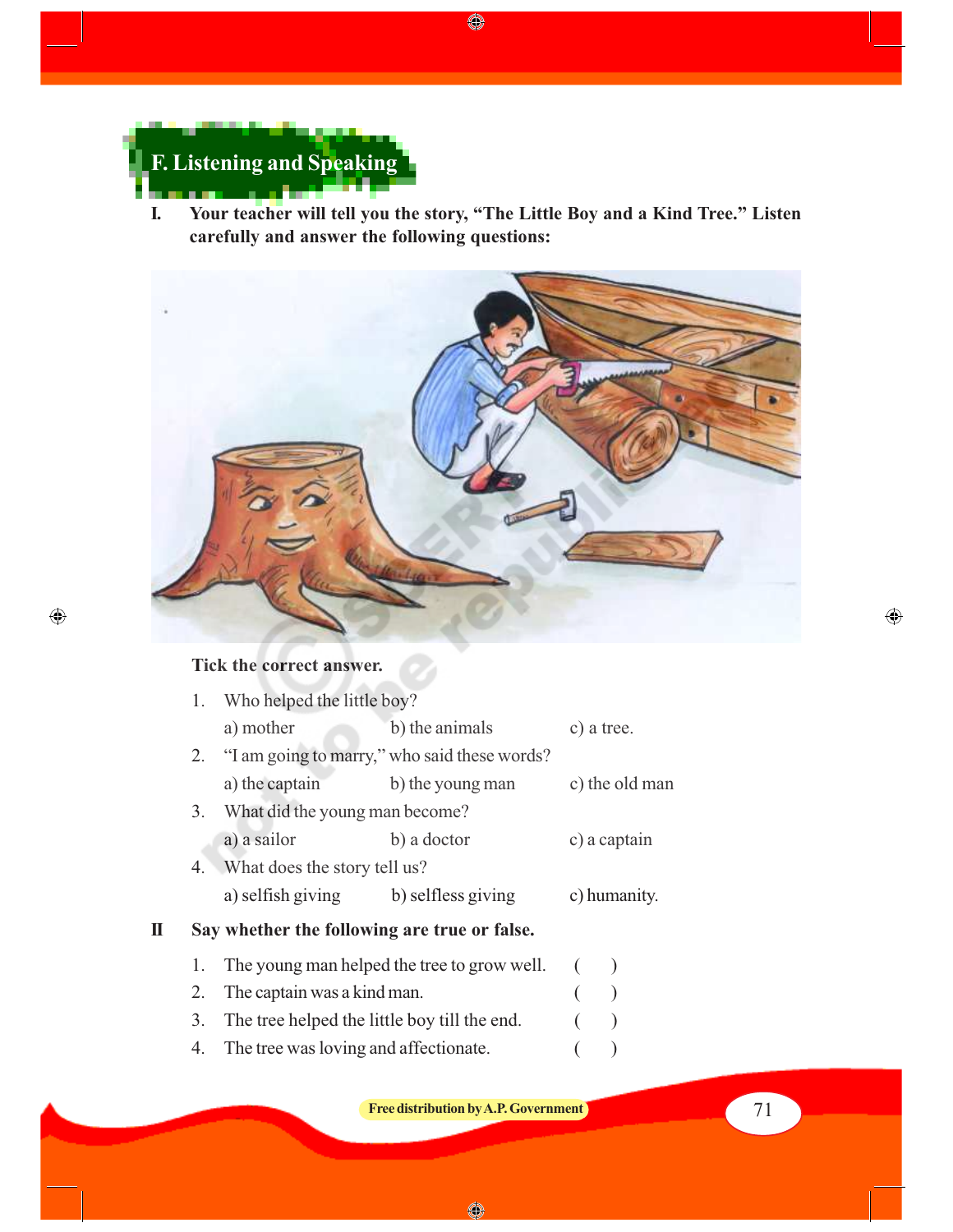#### **III. Pair work**

**Suppose you were the little boy in the story, how would you describe the kind tree to your classmate? You may use the following phrases.**

◈

- very kind, friendly
- caring, sympathetic
- self-less, cheerful
- loving, affectionate

# **G. Poem**

 $\bigoplus$ 

**Read the following poem.**

# **If a Tree Could Talk**

If a tree could talk, what would it say? "Don't chop me down, just walk away." If a river could talk, what would it say? "Don't dump in trash, throw it away." If the air could talk, what would it say? "The factories must learn to keep smoke away." If the animals could talk, what would they say? "Help us to live, we wish to stay." If the Earth could talk, what would it say? "Protect me by making every day Earth Day!"



Les

 $\bigoplus$ 

72 **Free distribution by A.P. Government**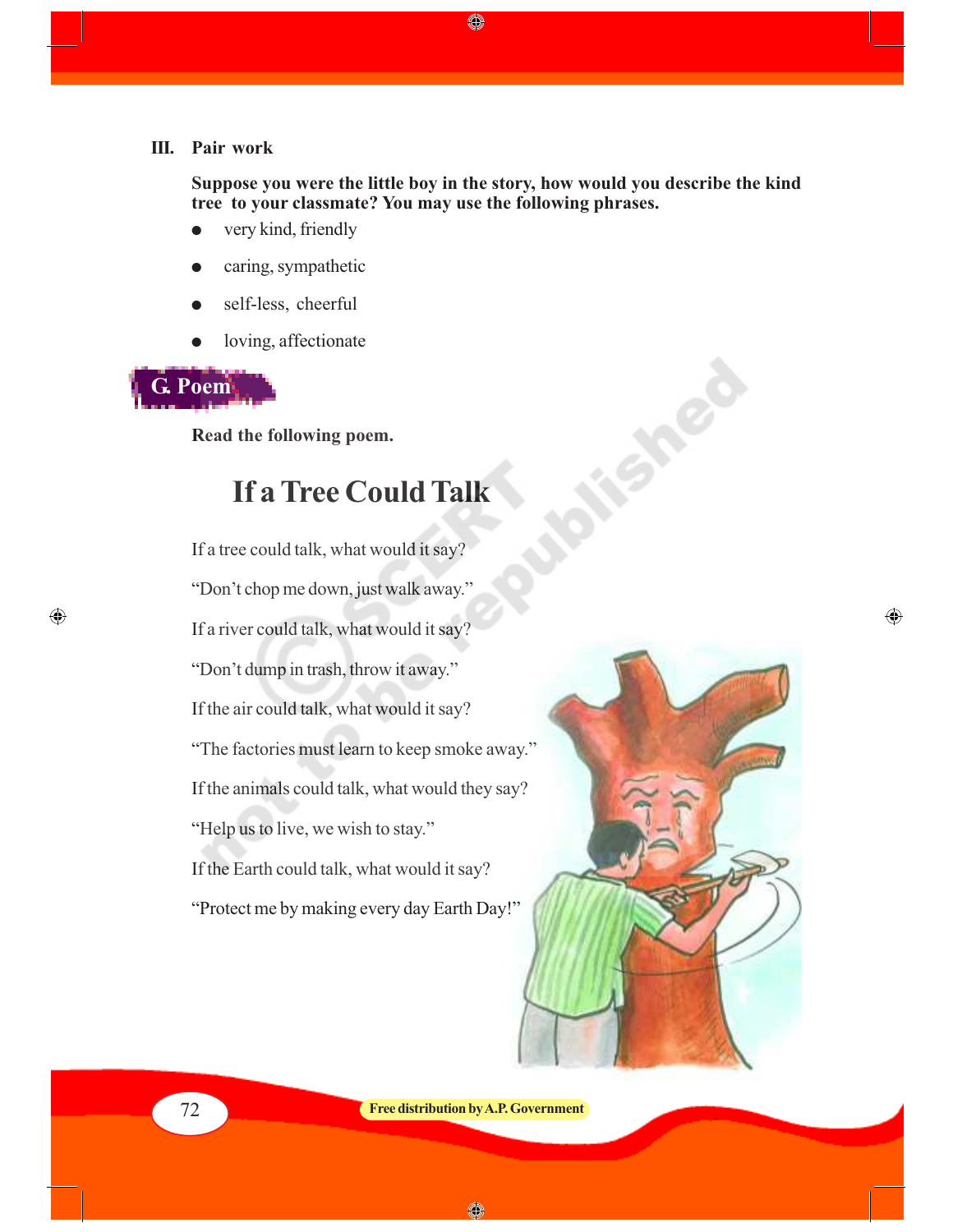

chop  $(v)$ : to cut trash (v): something that is worthless and of low quality

### **How well did I read the poem?**

| Fill in the boxes using yes/ somewhat/ no.               |  |  |  |
|----------------------------------------------------------|--|--|--|
| I enjoyed reading the poem.                              |  |  |  |
| I got the idea of the poem on my own.                    |  |  |  |
| I got the idea with the help of my friends in the group. |  |  |  |
| The teacher helped me to understand the poem.            |  |  |  |
| I used the glossary given at the end of the poem.        |  |  |  |

♦

#### **Answer the following questions:**

- 1. Who is being addressed in the poem?
- \*2. What would animals say if they could talk? Prepare some slogans.
- 3. Pick out the rhyming words from the poem.
- 4. What does the tree wish for?
- 5. How are trees and animals useful to us?
- 6. Pick out all the bad things we do that make our surroundings unclean.
- \*7. How are we responsible for the pollution on earth?
- \*8. Write a poem based on what more a tree, air, river, and earth could pray for.

# **H. Project**

 $\bigoplus$ 

Collect information about the common "shade giving," "flower bearing" and "fruit bearing" trees and the medicinal plants. Share the information with your classmates.

| S.No. Name of the Tree   Useful Part |                                               | <b>Brief Description</b>                                                                                                   | <b>Other Information</b>                                                                                                                                                                      |
|--------------------------------------|-----------------------------------------------|----------------------------------------------------------------------------------------------------------------------------|-----------------------------------------------------------------------------------------------------------------------------------------------------------------------------------------------|
| Neem tree                            | leaves,<br>seeds,<br><b>bark</b><br>and roots | Leaves are smaller<br>in size and pointed.<br>Fruits are fleshy<br>and sweet. The<br>seeds are used for<br>extracting oil. | Oil is extracted from<br>neem seeds. Neem<br>seeds are used as<br>bio-pesticide. The oil<br>and the extract of<br>leaves, bark, and roots<br>are used in preparation<br>of Ayurvedic medicine |

**Free distribution by A.P. Government Free distribution by A.P. Government**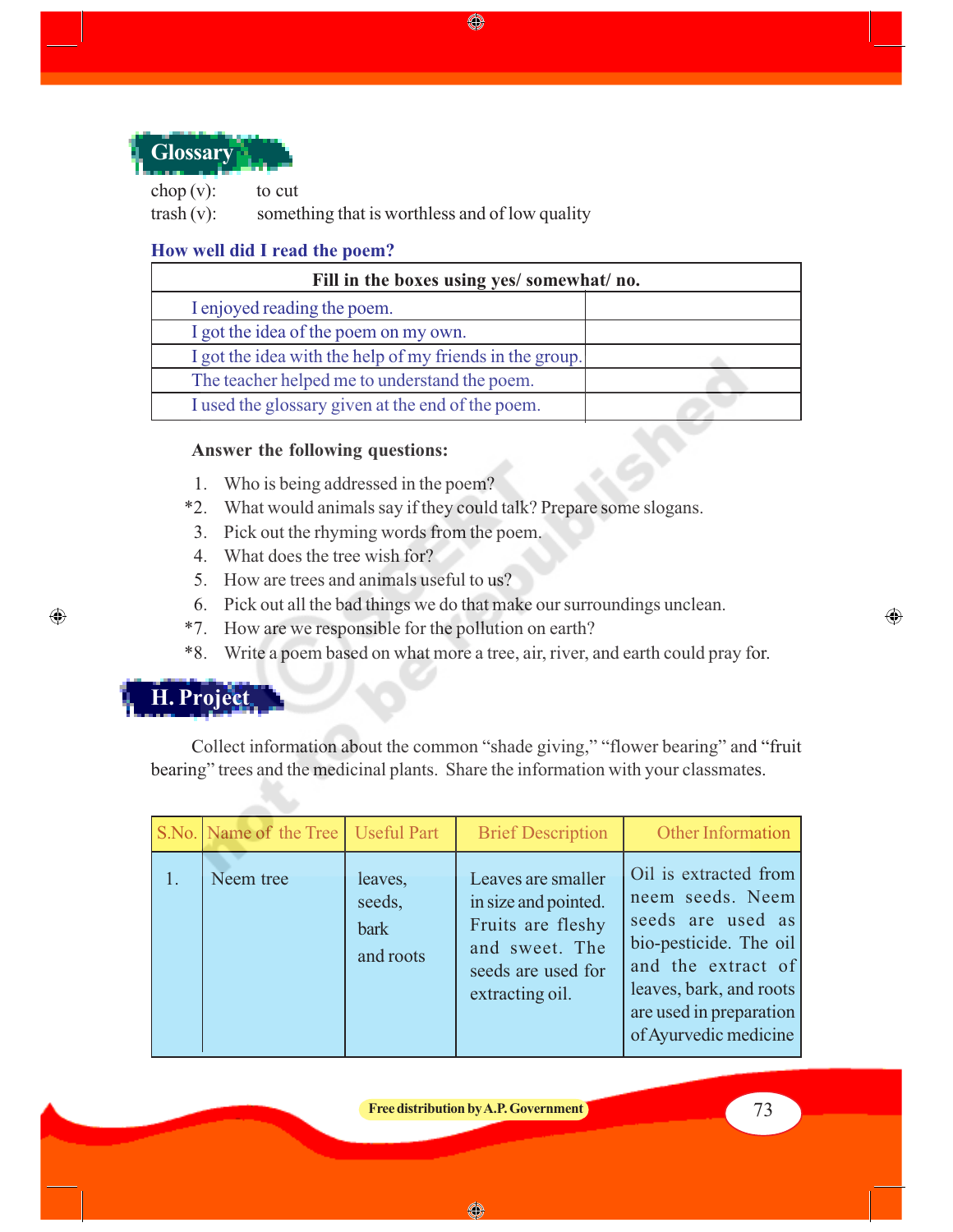

# **Children, Speak Up!**

◈

*This is an extract from a speech given by Severn Suzuki, a 13-year-old girl from Canada, on June 11, 1992, at the Earth Summit in Rio de Janeiro.*

Hello, I'm Severn Suzuki, speaking for ECO, the Environmental Children's Organisation. We are a group of four 12 and 13-year-olds from Canada trying to make a difference—Vanessa Suttie, Morgan Geisler, Michelle Quigg, and me. We raised all the money ourselves to come 6000 miles to tell you adults that you must change your ways.

I am here to speak for all future generations to come. I am here to speak on behalf of all the starving children around the world whose cries go unheard. I am here to speak for the countless animals dying across this planet because they have nowhere left to go.



 $\bigoplus$ 

I am afraid to go out in the sun now, because of the holes in the ozone. I am afraid to breathe the air, because I don't know what chemicals are in it. I used to go fishing in Vancouver, my home town, with my Dad, until just a few years ago we found the fish full of cancers. And now we hear about animals and plants going extinct every day – vanishing every day.

In my life, I have dreamt of seeing the great herds of wild animals, jungles, and rainforests full of birds and butterflies, but now I wonder if they will even exist for my children to see. Did you have to worry about these things when you were my age?

 $\bigoplus$ 

74 **Free distribution by A.P. Government**